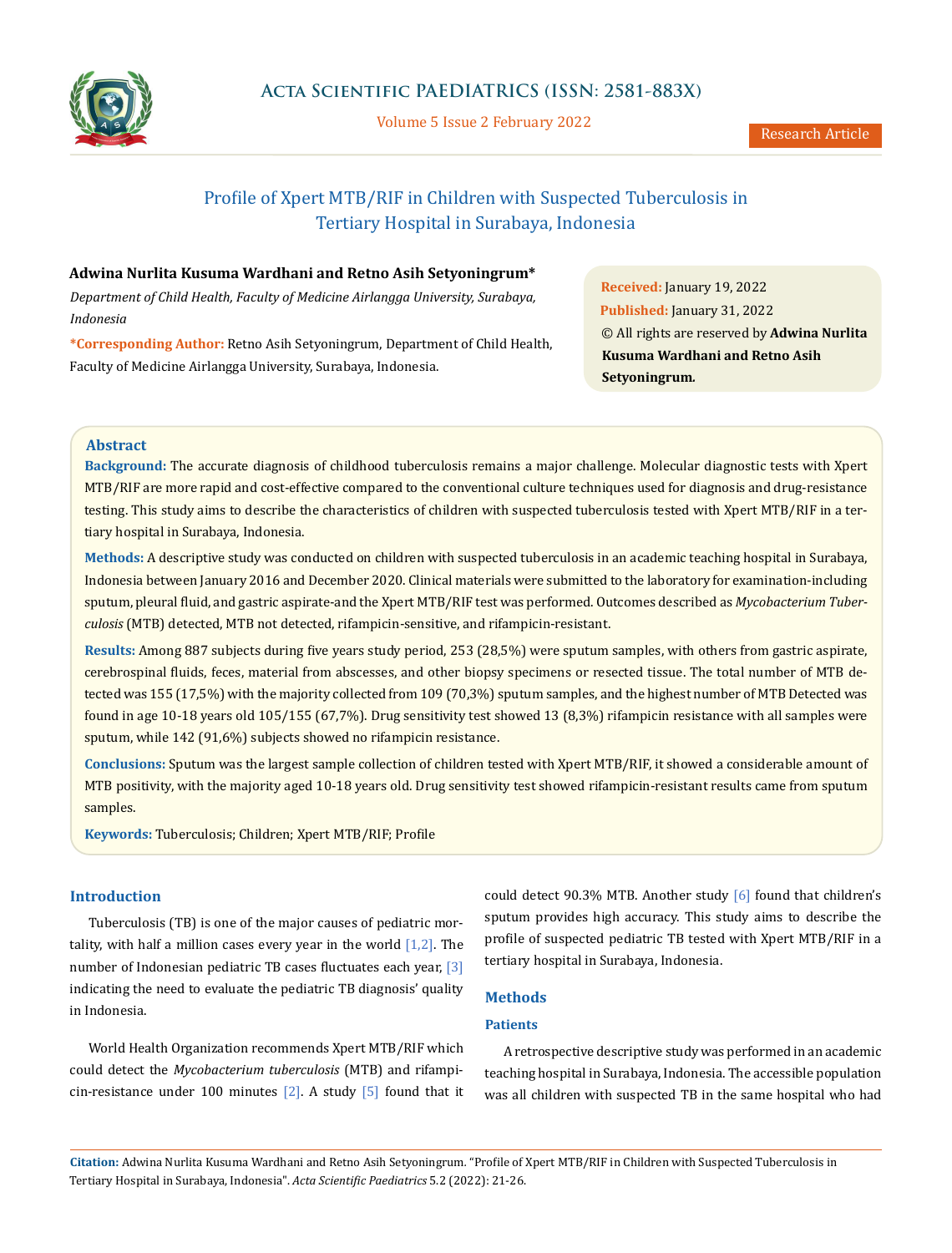undergone a rapid molecular test of Xpert MTB/RIF in the period of study. Children aged 0 - 18 years who had incomplete medical record data were excluded from this study. A total of 887 children were recruited in this study. Ethical approval for this study was obtained from The Ethics Committee of the Faculty of Medicine, Universitas Airlangga – Dr. Soetomo Academic General Hospital with number 1037/KEPK/III/2019.

#### **Recruitment**

#### **Data collection procedures**

This study uses secondary data from the results of rapid molecular test Xpert MTB/RIF in the period of January 2016 – December 2020. Data were collected from the medical records in the Multidrug Resistance Tuberculosis outpatient clinic of the hospital. The data were based on a variety of specimens submitted to the laboratory for examination, including sputum, pleural fluid, and gastric aspirate from the hospital and outside the hospital. Xpert MTB/RIF was used as the diagnostic test with the outcomes described as MTB detected, MTB not-detected, rifampicin-sensitive, and rifampicin-resistant.

#### **Measures**

Total sampling was conducted for this study. After population recruitment, it is then classified into 4 groups of variables: demographic data, sample characteristics, Xpert MTB/RIF results, and rifampicin resistance.

#### **Statistical analysis**

The data were analyzed using a descriptive statistical test with version 22.0: SPSS Software, IBM, Chicago, IL, USA. Statistical analysis was based on the calculation of frequency distribution.

#### **Results**

A total of 887 data were obtained with the characteristic based on the clinical sample presented in Table 1.

Table 1 shows that, from 2016 until 2020, the largest samples collected for TB diagnosis are sputum (28.5%) followed by mucus (24.4%) and saliva (16.6%). Nevertheless, samples from stools and biopsy tissues were increasing in the last two years.

| <b>Sample</b>                            | 2016        | 2017       | 2018       |             | 2020       | <b>Total</b> |  |
|------------------------------------------|-------------|------------|------------|-------------|------------|--------------|--|
| Sputum                                   | 37 (58,7%)  | 38 (43,7%) | 39 (31,2%) | 72 (19,6%)  | 67 (27,5%) | 253 (28,5%)  |  |
| Mucus                                    | 14 (22,2%)  | 25 (28,7%) | 48 (38,4%) | 92 (25%)    |            | 216 (24,4%)  |  |
| Saliva                                   | $9(14,3\%)$ | 20 (23%)   | 19 (15,2%) | 68 (18,5%)  | 31 (12,7%) | 147 (16,6%)  |  |
| Gastric aspirate                         | $0(0\%)$    | $2(2,3\%)$ | 14 (11,2%) | 37 (10,1%)  | 58 (23,8%) | 111 (12,5%)  |  |
| $CSF*$                                   | $1(1,6\%)$  | $0(0\%)$   | $2(1,6\%)$ | 37 (10,1%)  | 13 (5,3%)  | 53 (6%)      |  |
| Stool                                    | $0(0\%)$    | $0(0\%)$   | $0(0\%)$   | $31(8,4\%)$ | 13 (5,3%)  | 44 (5%)      |  |
| <b>Biopsy</b>                            | $0(0\%)$    | $1(1,1\%)$ | $3(2,4\%)$ | 23 (6,2%)   |            | 46 (5,2%)    |  |
| <b>Others</b>                            | $2(3,2\%)$  | $1(1,1\%)$ | $0(0\%)$   | $8(2,2\%)$  | $6(2,5\%)$ | 17 (1,9%)    |  |
| Total                                    | 63          | 87         | 125        | 368         | 244        | 887          |  |
| *CSF refers to<br>cerebrospinal<br>fluid |             |            |            |             |            |              |  |

**Table 1:** Clinical sample characteristics.

Among 887 participants, MTB Detected and MTB Not Detected were 155 patients and 732 patients respectively. More than half of participants who had MTB Detected are found in the 10 - 18 years age group, classified into rifampicin-sensitive (66.2%) and rifampicin-resistant (84.6%). Despite that, the highest number of MTB Not Detected is found in this age group as well.

Table 3 describes the results of the Xpert MTB/RIF test based on age and clinical specimens. It is found that MTB Detected is predominant in the  $10 - 18$  years group (n = 101). Primarily, the clinical samples were from sputum  $(n = 84)$ .

**Citation:** Adwina Nurlita Kusuma Wardhani and Retno Asih Setyoningrum*.* "Profile of Xpert MTB/RIF in Children with Suspected Tuberculosis in Tertiary Hospital in Surabaya, Indonesia". *Acta Scientific Paediatrics* 5.2 (2022): 21-26.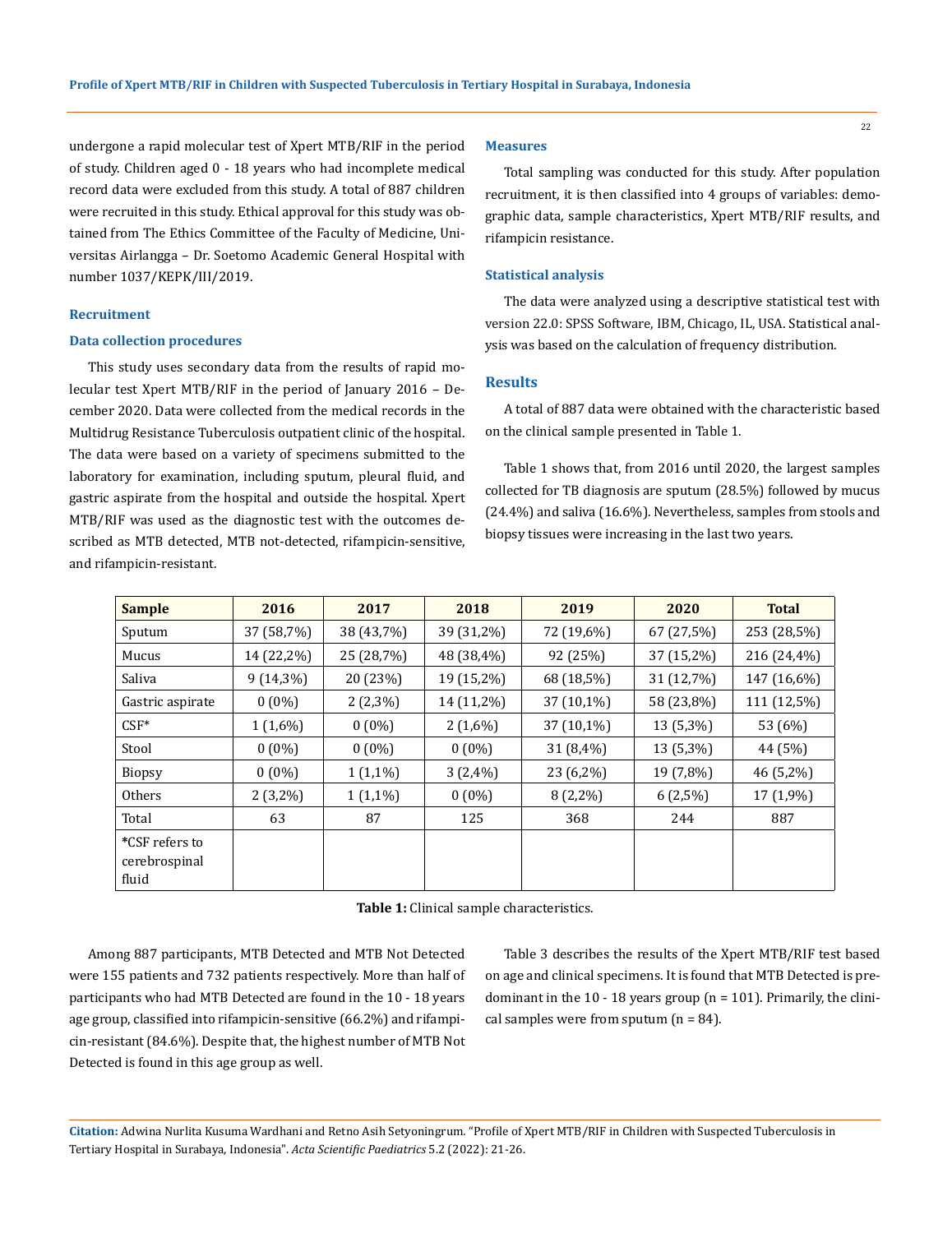|                                                                        | <b>Xpert MTB*/RIF+ Result</b>                                                              |            |                         |              |  |  |  |
|------------------------------------------------------------------------|--------------------------------------------------------------------------------------------|------------|-------------------------|--------------|--|--|--|
| Age (Year)                                                             | <b>MTB Detected</b><br><b>MTB Detected</b><br><b>RIF Sensitive</b><br><b>RIF Resistant</b> |            | <b>MTB Not Detected</b> | <b>Total</b> |  |  |  |
| $0 - 1$                                                                | 20 (14,1%)                                                                                 | $0(0\%)$   | 239 (32,6%)             | 259          |  |  |  |
| $1 - 4$                                                                | 13 (9,1%)                                                                                  | $1(7,7\%)$ | 112 (15,3%)             | 126          |  |  |  |
| $5 - 9$                                                                | 15 (10,6%)                                                                                 | $1(7,7\%)$ | 128 (17,5%)             | 144          |  |  |  |
| $10 - 18$                                                              | 94 (66,2%)                                                                                 | 11 (84,6%) | 253 (34,6%)             | 358          |  |  |  |
| Total                                                                  | 142                                                                                        | 13         | 732                     | 887          |  |  |  |
| *MTB refers to Mycobacterium tuberculosis<br>†RIF refers to rifampicin |                                                                                            |            |                         |              |  |  |  |

**Table 2:** Xpert MTB/RIF result based on age.

| Age<br>(Year)                      | <b>Sample</b>   |            |                  |            |                  |            |                 |            |                 |            |
|------------------------------------|-----------------|------------|------------------|------------|------------------|------------|-----------------|------------|-----------------|------------|
|                                    | <b>Sputum</b>   |            | Gastric aspirate |            | $CSF*$           |            | <b>Stool</b>    |            | <b>Biopsy</b>   |            |
|                                    | <b>Detected</b> | <b>Not</b> | <b>Detected</b>  | <b>Not</b> | <b>Detected</b>  | <b>Not</b> | <b>Detected</b> | <b>Not</b> | <b>Detected</b> | <b>Not</b> |
| $0 - 1$                            | 9               | 27         | 8                | 61         | 2                | 25         | 1               | 8          | $\Omega$        | 5          |
| $1-4$                              | 7               | 24         | 4                | 14         | $\theta$         | 3          |                 | 11         |                 | 6          |
| $5-9$                              | 9               | 26         | 2                | 8          | $\boldsymbol{0}$ | 7          | $\Omega$        | 6          | 3               | 3          |
| $10 - 18$                          | 84              | 67         | 3                | 11         | 5                | 11         | 2               | 15         | 7               | 21         |
| Total                              | 109             | 144        | 17               | 94         | 7                | 46         | 4               | 40         | 11              | 35         |
| *CCE rofore to corobrogninal fluid |                 |            |                  |            |                  |            |                 |            |                 |            |

**\***CSF refers to cerebrospinal fluid

**Table 3:** Xpert MTB/RIF results based on age and clinical specimen**.**

As seen from Figure 1, from 155 participants with MTB Detected results, almost all of the subjects [142 (91.6%)] have rifampicin-sensitive and only a few subjects [13 (8.4%)] have a rifampicin-resistant type. All samples from 13 patients, who had rifampicin-resistant MTB, were from sputum. Thus, concurrent with rifampicin-sensitive group examination, the majority of the results were from sputum [96 (67.6%)] followed by gastric aspirate [17 (11.97%)] and biopsy tissue [11 (7.7%)]. Figure 2 represents the results of sample collection in the rifampicin-sensitive group.







**Figure 2:** MTB rifampicin-sensitive result based on specimen. Most rifampicin-sensitive results came from sputum  $(n = 96)$ , Followed by Gastric Aspirate ( $n = 17$ ), Biopsy ( $n = 11$ ), Cerebrospinal Fluid (CSF;  $n = 7$ ), Stool ( $n = 4$ ), others ( $n = 4$ ), Saliva  $(n = 2)$ , and Mucus  $(n = 1)$ .

**Citation:** Adwina Nurlita Kusuma Wardhani and Retno Asih Setyoningrum*.* "Profile of Xpert MTB/RIF in Children with Suspected Tuberculosis in Tertiary Hospital in Surabaya, Indonesia". *Acta Scientific Paediatrics* 5.2 (2022): 21-26.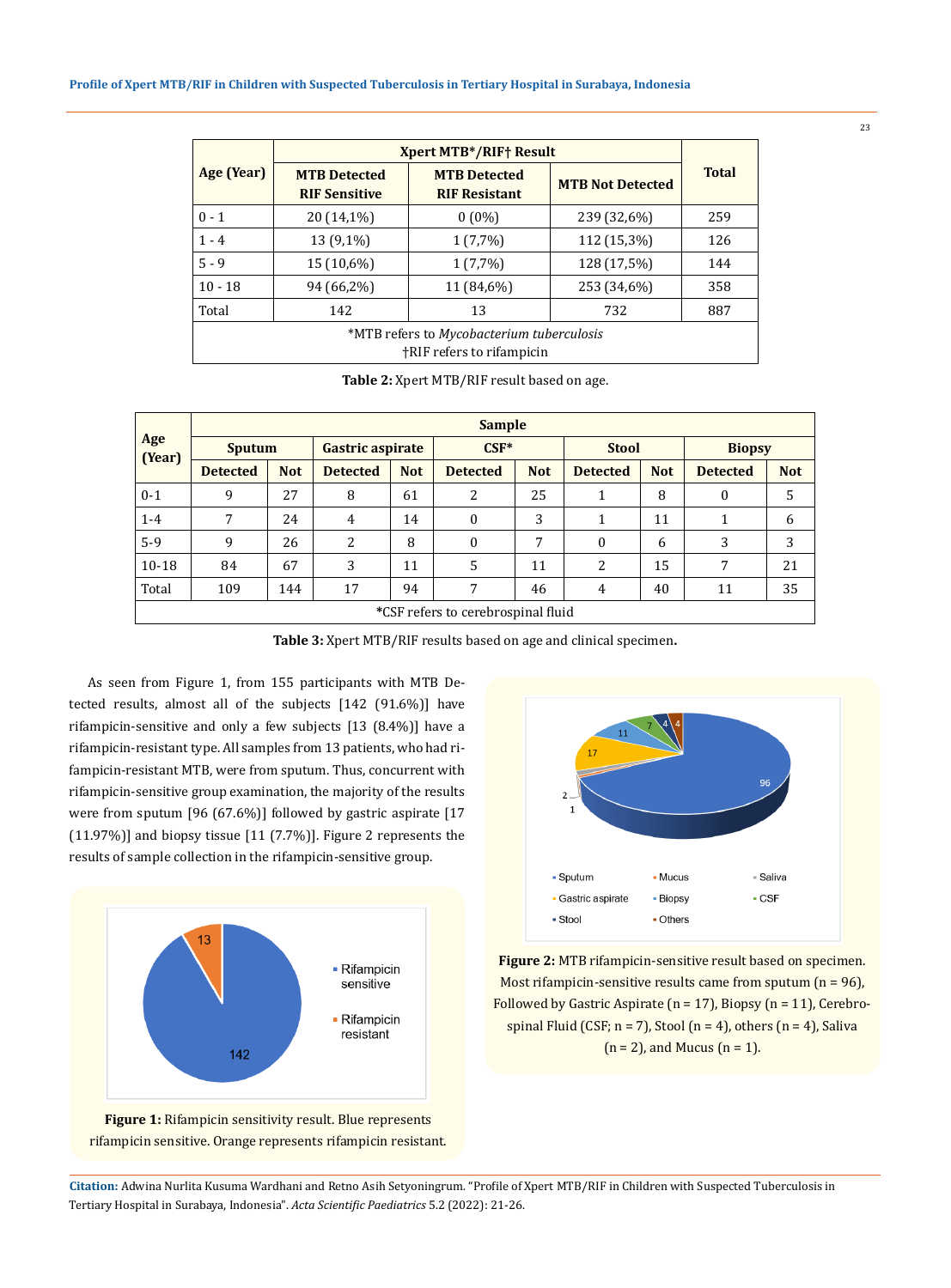#### **Discussion**

This study occurred by dint of early diagnosis obstacle especially in suspected pediatric TB patients which is crucial for TB management. Some conventional TB diagnosis instruments already existed, such as clinical approach with TB score, acid-fast bacillus examination, and MTB culture [7]. All of these had a weakness, including MTB culture, the gold standard for TB diagnosis. It takes six to eight weeks of the diagnostic process which might delay patients' initial treatment. Sputum examination with Xpert MTB/RIF, a rapid molecular test using polymerase chain reaction DNA, provides faster and more sensitive results than the other conventional instruments [6].

Our findings showed that among 887 children with suspected TB who had been tested with Xpert MTB/RIF, there were 253 (28.5%) specimens from sputum. Concurrent with a study from Walusimbi., *et al.* [8] most samples come from the sputum of TB patients. The study also showed that Xpert MTB/RIF has high sensitivity (98 - 100%) on positive BTA and culture samples, although sensitivity on negative BTA samples is found to be only 43 - 70% [8]. Nicol., *et al.* [4] conducted a similar study in children and found that Xpert MTB/RIF sensitivity increased 27.8% with 98.8% specificity.

TB mainly occurs in the lung, yet extrapulmonary TB is also found in numerous cases. Bunyasi., *et al.* [9] revealed that samples from sputum have higher sensitivity and specificity than samples from gastric aspirate in diagnosis TB with Xpert MTB/RIF. The sensitivity was 26.7% and 22.6%, while specificity was 100% and 99.6% from sputum induction and gastric aspirate samples respectively [9]. Yet, a metanalysis done by Padmapriyadarsini., *et al.* [10] from 12 research, revealed that the sensitivity of Xpert MTB/RIF on gastric aspirate samples from TB pulmonary patients was 83.8% with 98.1% specificity. Simultaneously with a study by Hillemann., *et al.* [11] Xpert MTB/RIF examination on extrapulmonary samples (urine, biopsy tissue, pleural aspirate, cerebrospinal fluid, and stools) from TB patients have 77.3% sensitivity and 98.2% specificity in general. Exclusively, biopsy tissue has 69.0% sensitivity, and urine and stools have 100% sensitivity [11].

Walters., *et al.* [12] conducted a study in South Africa using Xpert MTB/RIF in extrapulmonary TB patients with the sample from stools. They found that sensitivity and specificity were unexpectedly high with 31,9% (95%CI 21,84 - 44,50) for sensitivity and 99,7% (95%CI 98,2 - 100) for specificity [12]. Another study from Lu., *et al.* [13] in China revealed that extrapulmonary TB examination from bronchoalveolar lavage has 72.9% and 98.7% for sensitivity and specificity respectively. However, Xpert MTB/RIF examination on several specimens for one patient reportedly does not increase the case detection rate  $[4]$ . Hence, in daily clinical practice, Xpert MTB/RIF test using two or more types of samples have to be considered regarding its risk and benefit since there are other diagnostic examination methods.

The results from our study showed that among 155 Xpert MTB/ RIF detected patients, 109 (70.3%) comes from sputum specimen, predominantly in the  $10 - 18$  years age group (n = 101). Similar to a study from Marais., *et al.* [14] teenagers tend to have a higher risk to be infected by TB, especially post-menarche female patients. This is due to children under ten years old generally having paucibacillary TB type, leading to a low MTB detected. Primary infection during teenage years is related to adult-type TB disease development, resulting in more sputum accumulation and usually gives positive examination results. This type could be developed by primary infection, endogen reactivation, and exogen reactivation. Therefore, the possibility of positive results from Xpert MTB/RIF is increased [15]. Marais., *et al.* [14] revealed that this type occurs in children above ten years post-primary infection.

The drug sensitivity test showed 13 (8,3%) rifampicin resistance with all samples were sputum, while 142 (91,6%) subjects showed no rifampicin resistance. Concurrent with our findings, Arega., *et al.* [16] revealed that in pediatric TB patients, 7.9% rifampicin-resistant MTB were positive. Yet another study, which was conducted in Indonesia, showed that among children with suspected pulmonary TB who tested positive Xpert MTB/RIF, 100% were rifampicin sensitive [17]. Positive results of MTB rifampicin resistance indicate that MTB bacteria possibly have a high resistance to rifampicin.

Since this study was retrospective research merely using secondary data, limitation in our study includes not all samples tested by culture MTB and incomplete medical record. Therefore, comprehensive analysis of TB contact history, total TST, anthropometry status, thorax x-ray result, anatomical location, medical history of TB, also HIV infection status were difficult to be done.

**Citation:** Adwina Nurlita Kusuma Wardhani and Retno Asih Setyoningrum*.* "Profile of Xpert MTB/RIF in Children with Suspected Tuberculosis in Tertiary Hospital in Surabaya, Indonesia". *Acta Scientific Paediatrics* 5.2 (2022): 21-26.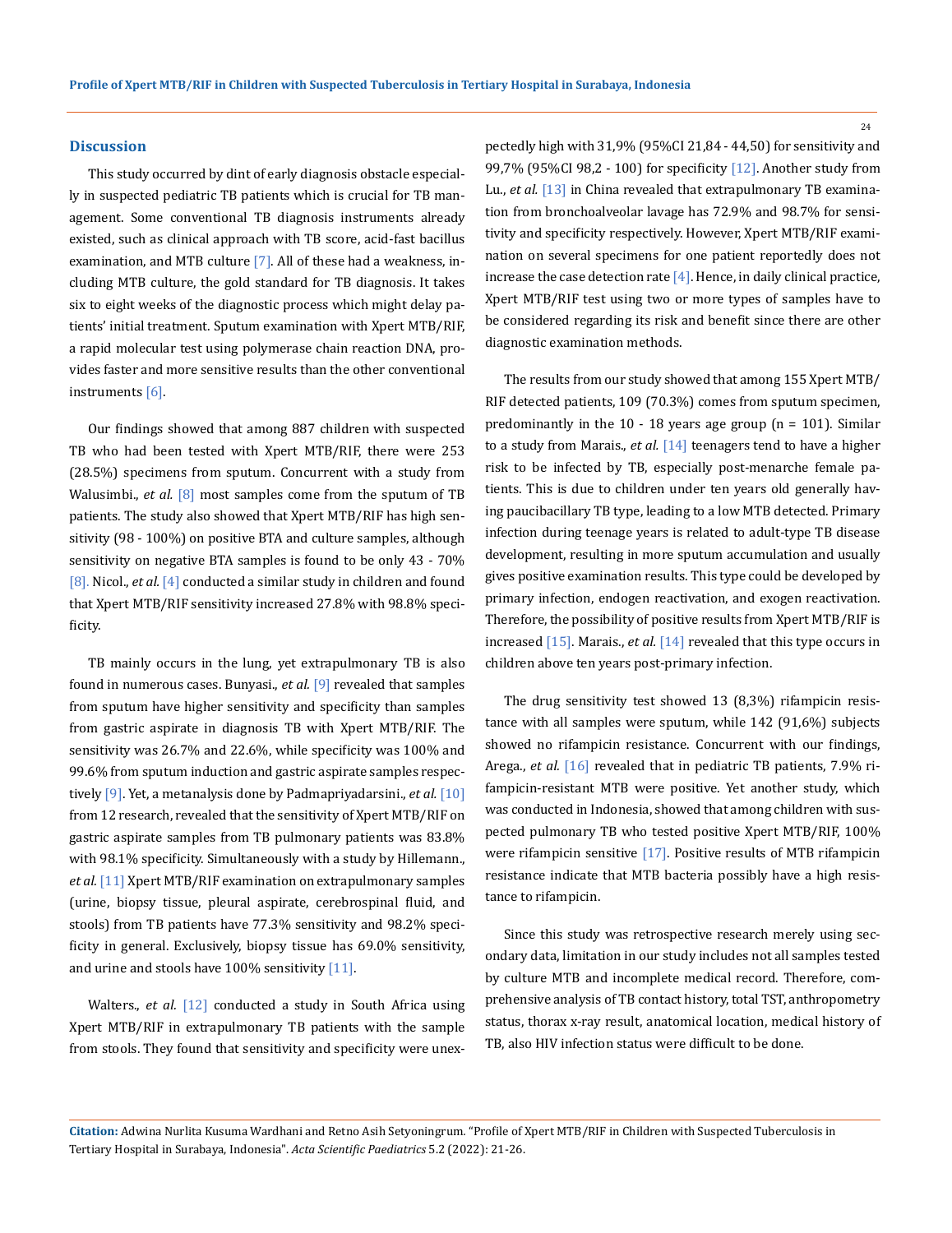#### **Conclusion**

The largest sample collections of children who tested Xpert MTB/RIF were sputum, with a considerable amount of MTB positivity and majority from 10 - 18 years old age group. Drug sensitivity test showed all rifampicin-resistant results came from sputum samples.

Based on World Health Organization estimation in 2020, a 25% decrease in TB case detection over 3 months will result in a 13% increase in the number of deaths due to TB: delaying the progress of successful TB programs in the last 5 years. It is estimated that there will be an additional 1.4 million deaths in TB patients due to the consequences of COVID-19 in 2020 - 2025  $[18]$ .

Based on these results, further research was recommended to determine and compare diagnostic value between the rapid molecular test using Xpert MTB/RIF, the microscopic examination of Acid-Fast Bacilli, and the MTB culture using a cohort method; also identify more complete data related to positive MTB/RIF result. This is to succeed in the national target of reducing TB incidence and mortality by increasing the number of children diagnosed and treated, as well as investigation of household contacts to conduct TB prevention therapy at the right time.

#### **Acknowledgment**

Nill.

## **Conflict of Interest**

#### Nill.

#### **Bibliography**

- 1. Sharma SK., *et al.* ["Evaluating the diagnostic accuracy of Xpert](https://pubmed.ncbi.nlm.nih.gov/26496123/)  [MTB/RIF assay in pulmonary tuberculosis".](https://pubmed.ncbi.nlm.nih.gov/26496123/) *PLoS ONE* 10.10 [\(2015\): e0141011.](https://pubmed.ncbi.nlm.nih.gov/26496123/)
- 2. [World Health Organization. World health statistics 2016:](https://apps.who.int/iris/handle/10665/332070)  ["Monitoring health for the SDGs, sustainable development](https://apps.who.int/iris/handle/10665/332070)  [goals". Geneva: World Health Organization \(2016\).](https://apps.who.int/iris/handle/10665/332070)
- 3. Asik Hastuti E., *et al.* ["Petunjuk Teknis Manajemen dan Tata](https://tbindonesia.or.id/pustaka/pedoman/tb-anak/petunjuk-teknis-manajemen-dan-tatalaksana-tb-anak/)laksana TB Anak". *Jakarta: [Kementerian Kesehatan Republik](https://tbindonesia.or.id/pustaka/pedoman/tb-anak/petunjuk-teknis-manajemen-dan-tatalaksana-tb-anak/)  [Indonesia](https://tbindonesia.or.id/pustaka/pedoman/tb-anak/petunjuk-teknis-manajemen-dan-tatalaksana-tb-anak/)* (2016).
- 4. Nicol MP., *et al.* ["Accuracy of the Xpert MTB/RIF test for the](https://pubmed.ncbi.nlm.nih.gov/21764384/)  [diagnosis of pulmonary tuberculosis in children admitted to](https://pubmed.ncbi.nlm.nih.gov/21764384/)  [hospital in Cape Town, South Africa: a descriptive study".](https://pubmed.ncbi.nlm.nih.gov/21764384/) *Lancet Infectious Disease* [11.11 \(2011\): 819-824.](https://pubmed.ncbi.nlm.nih.gov/21764384/)
- 5. Boehme CC., *et al.* ["Feasibility, diagnostic accuracy, and effec](https://pubmed.ncbi.nlm.nih.gov/21507477/)[tiveness of decentralised use of the Xpert MTB/RIF test for](https://pubmed.ncbi.nlm.nih.gov/21507477/)  [diagnosis of tuberculosis and multidrug resistance: a multi](https://pubmed.ncbi.nlm.nih.gov/21507477/)[centre implementation study".](https://pubmed.ncbi.nlm.nih.gov/21507477/) *The Lancet* 377.9776 (2011): [1495-1505.](https://pubmed.ncbi.nlm.nih.gov/21507477/)
- 6. Agustina B., *et al.* ["Comparison of GeneXpert MTB to Myco](https://paediatricaindonesiana.org/index.php/paediatrica-indonesiana/article/view/2144)[bacterium tuberculosis culture in children with tuberculosis".](https://paediatricaindonesiana.org/index.php/paediatrica-indonesiana/article/view/2144)  *[Paediatrica Indonesiana](https://paediatricaindonesiana.org/index.php/paediatrica-indonesiana/article/view/2144)* 59 (2019): 113-118.
- 7. Zeka AN., *et al.* ["Evaluation of the GeneXpert MTB/RIF assay](https://www.ncbi.nlm.nih.gov/pmc/articles/PMC3232962/)  [for rapid diagnosis of tuberculosis and detection of rifampin](https://www.ncbi.nlm.nih.gov/pmc/articles/PMC3232962/)  [resistance in pulmonary and extrapulmonary specimens".](https://www.ncbi.nlm.nih.gov/pmc/articles/PMC3232962/)  *[Journal of Clinical Microbiology](https://www.ncbi.nlm.nih.gov/pmc/articles/PMC3232962/)* 49 (2011): 4138-4141.
- 8. Walusimbi S., *et al.* ["Meta-analysis to compare the accuracy of](https://bmcinfectdis.biomedcentral.com/articles/10.1186/1471-2334-13-507)  [GeneXpert, MODS and the WHO 2007 algorithm for diagnosis](https://bmcinfectdis.biomedcentral.com/articles/10.1186/1471-2334-13-507)  [of smear-negative pulmonary tuberculosis".](https://bmcinfectdis.biomedcentral.com/articles/10.1186/1471-2334-13-507) *BMC Infectious Diseases* [13 \(2013\): 507.](https://bmcinfectdis.biomedcentral.com/articles/10.1186/1471-2334-13-507)
- 9. Bunyasi EW., *et al.* ["Evaluation of Xpert MTB/RIF assay in in](https://pubmed.ncbi.nlm.nih.gov/26554383/)[duced sputum and gastric lavage samples from young children](https://pubmed.ncbi.nlm.nih.gov/26554383/)  [with suspected tuberculosis from the MVA85A TB Vaccine tri](https://pubmed.ncbi.nlm.nih.gov/26554383/)al". *PLoS ONE* [10.11 \(2015\): e0141623.](https://pubmed.ncbi.nlm.nih.gov/26554383/)
- 10. Padmapriyadarsini C., *et al.* ["Diagnosis and treatment of tuber](https://pubmed.ncbi.nlm.nih.gov/22310818/)[culosis in HIV co-infected patients".](https://pubmed.ncbi.nlm.nih.gov/22310818/) *Indian Journal of Medical Research* [134.6 \(2011\): 850-865.](https://pubmed.ncbi.nlm.nih.gov/22310818/)
- 11. Hillemann D., *et al.* ["Rapid molecular detection of extrapulmo](https://pubmed.ncbi.nlm.nih.gov/21270230/)[nary tuberculosis by the automated GeneXpert MTB/RIF sys](https://pubmed.ncbi.nlm.nih.gov/21270230/)tem". *[Journal of Clinical Microbiology](https://pubmed.ncbi.nlm.nih.gov/21270230/)* 49 (2011): 1202-1205.
- 12. Walters E., *et al.* ["Xpert MTB/RIF on stool is useful for the](https://pubmed.ncbi.nlm.nih.gov/28151842/)  [rapid diagnosis of tuberculosis in young children with severe](https://pubmed.ncbi.nlm.nih.gov/28151842/)  pulmonary disease". *[Pediatric Infectious Disease Journal](https://pubmed.ncbi.nlm.nih.gov/28151842/)* 36.9 [\(2017\): 837-843.](https://pubmed.ncbi.nlm.nih.gov/28151842/)
- 13. Lu Y., *et al.* ["Evaluating the diagnostic accuracy of the Xpert](https://pubmed.ncbi.nlm.nih.gov/29428408/)  [MTB/RIF assay on bronchoalveolar lavage fluid: A retrospec](https://pubmed.ncbi.nlm.nih.gov/29428408/)tive study". *[The International Journal of Infectious Diseases](https://pubmed.ncbi.nlm.nih.gov/29428408/)* 71 [\(2018\): 14-19.](https://pubmed.ncbi.nlm.nih.gov/29428408/)
- 14. Marais BJ., *et al.* ["The natural history of childhood intra-tho](https://pubmed.ncbi.nlm.nih.gov/15141729/)[racic tuberculosis: a critical review of literature from the pre](https://pubmed.ncbi.nlm.nih.gov/15141729/)chemotherapy era". *[The International Journal of Tuberculosis](https://pubmed.ncbi.nlm.nih.gov/15141729/)  [and Lung Disease](https://pubmed.ncbi.nlm.nih.gov/15141729/)* 8.4 (2014): 392-402.
- 15. Sekadde MP., *et al.* ["Evaluation of the Xpert MTB/RIF test for](https://bmcinfectdis.biomedcentral.com/articles/10.1186/1471-2334-13-133)  [the diagnosis of childhood pulmonary tuberculosis in Uganda:](https://bmcinfectdis.biomedcentral.com/articles/10.1186/1471-2334-13-133)  [a cross-sectional diagnostic study".](https://bmcinfectdis.biomedcentral.com/articles/10.1186/1471-2334-13-133) *BMC Infectious Diseases* [13.1 \(2013\): 133.](https://bmcinfectdis.biomedcentral.com/articles/10.1186/1471-2334-13-133)

**Citation:** Adwina Nurlita Kusuma Wardhani and Retno Asih Setyoningrum*.* "Profile of Xpert MTB/RIF in Children with Suspected Tuberculosis in Tertiary Hospital in Surabaya, Indonesia". *Acta Scientific Paediatrics* 5.2 (2022): 21-26.